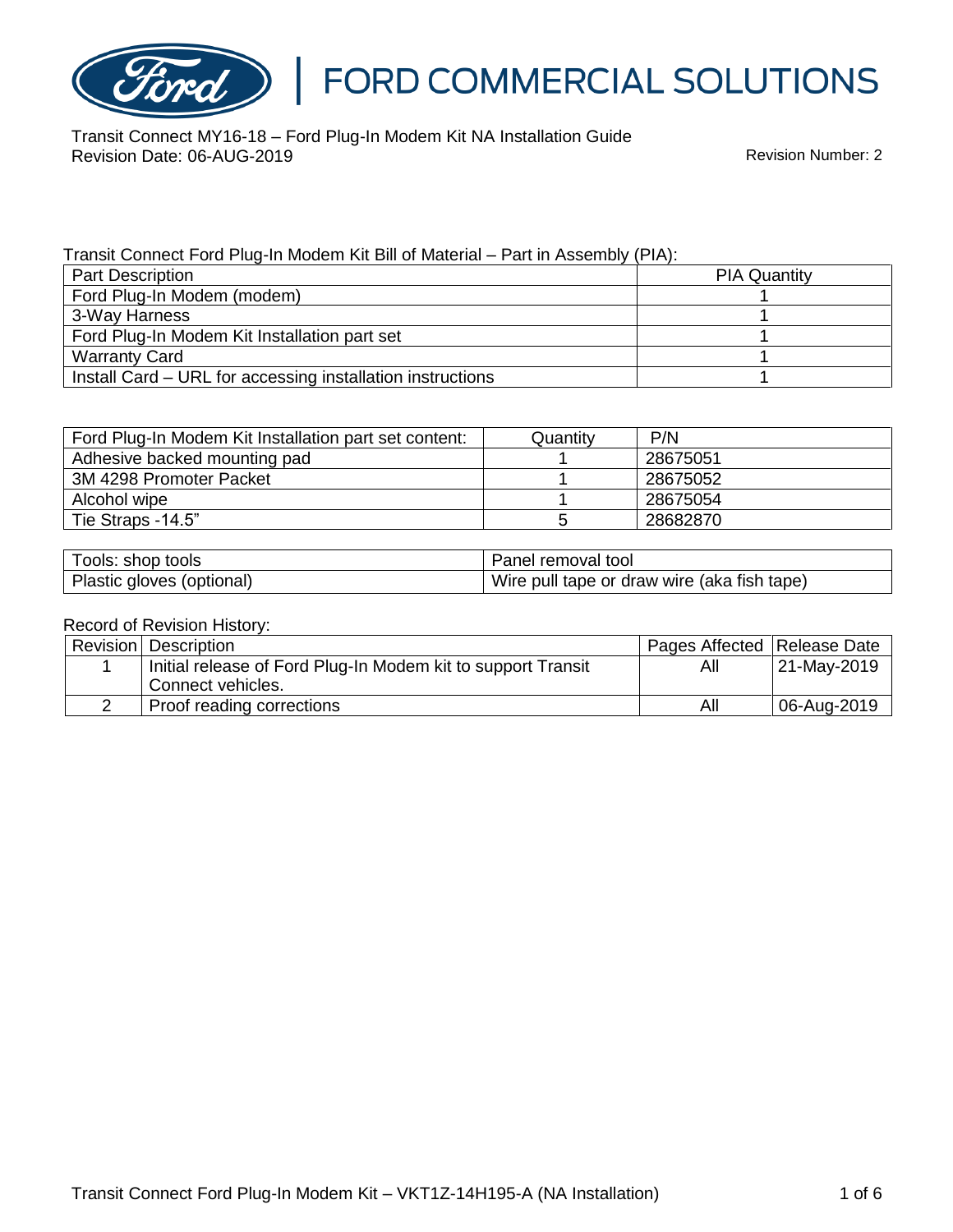

Transit Connect MY16-18 – Ford Plug-In Modem Kit NA Installation Guide Revision Date: 06-AUG-2019 Revision Number: 2

# **Ford Plug-In Modem Kit – Content** 3-Way Harness Ford Plug-In Modem 3M 4298 promoter packet Mounting Pad

### **Ford Plug-In Modem Kit – Installation Procedure**

- Read the installation procedure thoroughly before proceeding; modem location and orientation are critical to cellular/GPS connectivity and the kit's overall performance.
- Run standard vehicle diagnostics to check if any codes are set before the Ford Plug-In Modem installation. Repair vehicle if necessary before proceeding.
- Refer to Ford Workshop Manual Instructions for vehicle disassemble and reassemble instructions. All torque values are 1.5Nm+/-0.2Nm (13.3In-Lbs+/-1.8In-Lbs) unless otherwise specified in workshop manual or in these instructions.
- Set all fasteners aside for reassembly.
- Ensure the ignition switch is off, engine is off, and all accessories are off remove key from ignition and set aside.
- The Electronic Serial Number (ESN) located on the top of the Modem and the outside of the Ford Plug-In Modem Kit box is required to validate proper installation. **Tip:** Take a picture or record the ESN for use later

### **1. Vehicle Disassembly**

- 1.1 Remove the IP trim panel above the cluster cluster hood to access the modem mounting location.
	- Using a panel removal tool, slide tool into the gap of the cluster hood, gentle pull tool toward steering wheel. Slide hood out and up, and set aside.



Modem mount is under IP trim far left side of HVAC Duct.



- 1.2 Remove the vehicle harness Data Link Connector (DLC) for the harness installation.
	- a) Locate the vehicle DLC port on the left side of the driver knee zone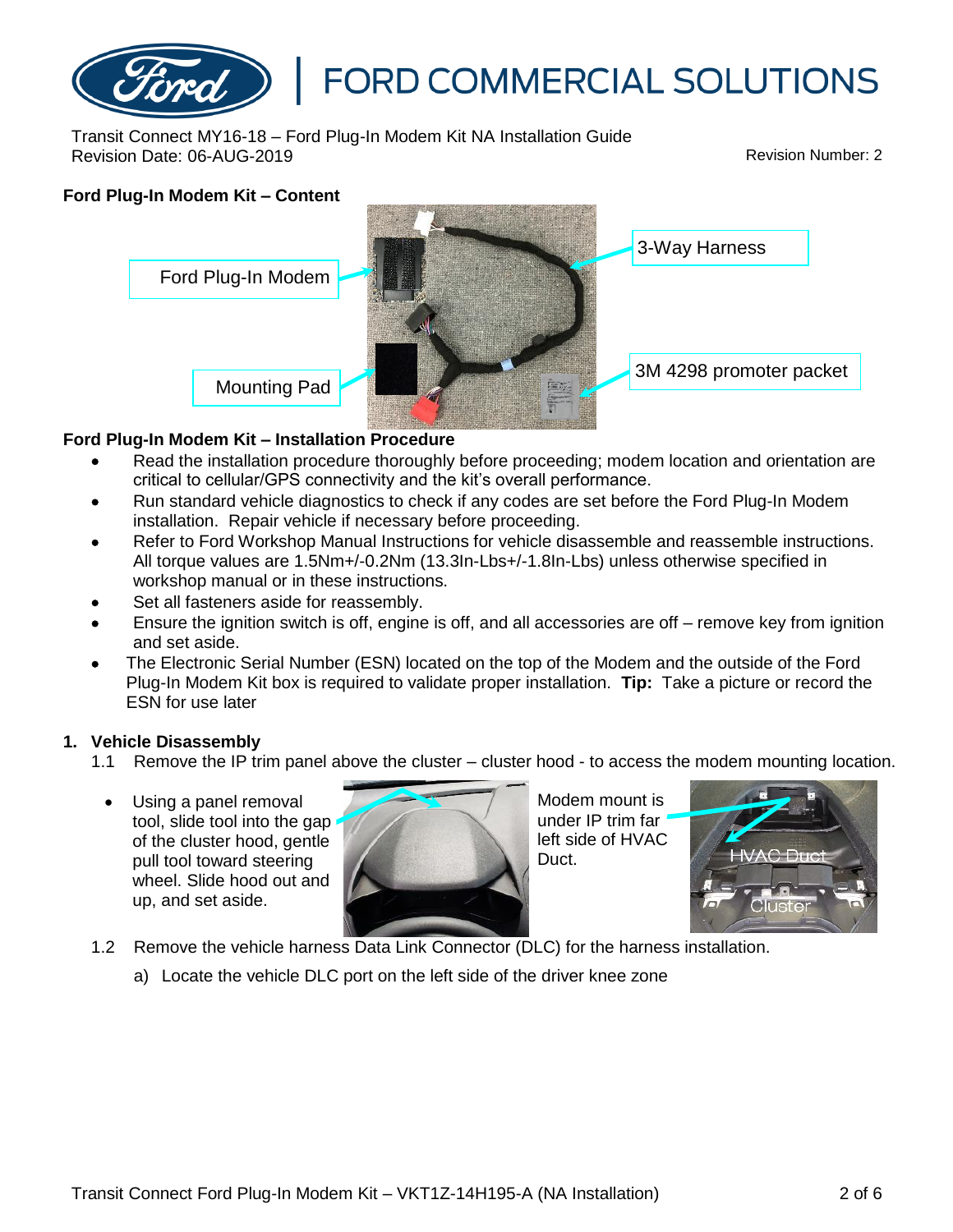

Transit Connect MY16-18 – Ford Plug-In Modem Kit NA Installation Guide Revision Date: 06-AUG-2019 Revision Number: 2

• Use a small screwdriver to remove DLC connector – slide a screw driver in above the center of the DLC connector, push down on handle to release the clip holding the connector, and then push in on the connector surface to remove it from the IP mounting hole.





Clip locks connector into the mounting hole.

### **2. Vehicle Preparation**

- 2.1 Inspect the Ford Plug-In Modem's mounting location for surface prep.
	- 2.1.1 The modem mounts on the HVAC duct, left of the cluster under the IP dashboard trim panel. Visually inspect the surface to ensure it is free of any contaminants.



- Surface prep: the mounting surface is highlighted in the pictures to left; the surface should be clean and dry.
- Clean the surface area slightly larger than the mounting pad with the isopropyl alcohol wipe provided before applying the 3M promoter.
- 2.2 Promoter application instructions

The kit contains a 3M 4298 promoter packet and an adhesive backed mounting pad for mounting the Ford Plug-In Modem. (Please follow the 3M application instructions included in the next step to prepare the mounting surface for the pad.)



3M 4298 packet contains an applicator sponge soaking in promoter liquid - the liquid contents of the packet should be used as soon as possible after opening.



3M 4298 Application instructions - Hold the packet upright and avoid squeezing the packet. The packet can be opened by tearing across the packet at the notches. This will expose the sponge applicator. Do not remove the sponge or squeeze a freshly opened packet to prevent spillage. Handling the bottom section of the packet should enable application of 3M adhesion promoter 4298 with no mess. Apply a thin, uniform coating to the bonding surface, using the minimum amount that will fully coat the surface. A wet coating thickness of 0.002 inch or less is recommended. Apply promoter to the areas that will be covered with adhesive side of mounting pad. Although drying times may vary due to temperature and/or humidity, a drying time of 30 to 90 seconds is typically indicative of this thickness. The promoter should be dry before applying pad. Reference: 3M. "Adhesion Promoter 4298 for Professional Market Applications." 3M Multimedia, March-2003. Web. 22-July-2014 **[http://multimedia.3m.com/mws/mediawebserver?mwsId=SSSSSufSevTsZxtUNY\\_G5xfSevUqevTSevTSev](http://multimedia.3m.com/mws/mediawebserver?mwsId=SSSSSufSevTsZxtUNY_G5xfSevUqevTSevTSevTSeSSSSSS--) [TSeSSSSSS--](http://multimedia.3m.com/mws/mediawebserver?mwsId=SSSSSufSevTsZxtUNY_G5xfSevUqevTSevTSevTSeSSSSSS--).**

- 2.3 Application of promoter to the mounting surface on the HVAC duct.
	- 2.3.1 Apply a thin coating of promoter along the flat surface and over the edge on each side of the duct slightly larger than the highlighted area pictured above in the surface prep section.
- 2.4 Application of the mounting pad on the prepared surface.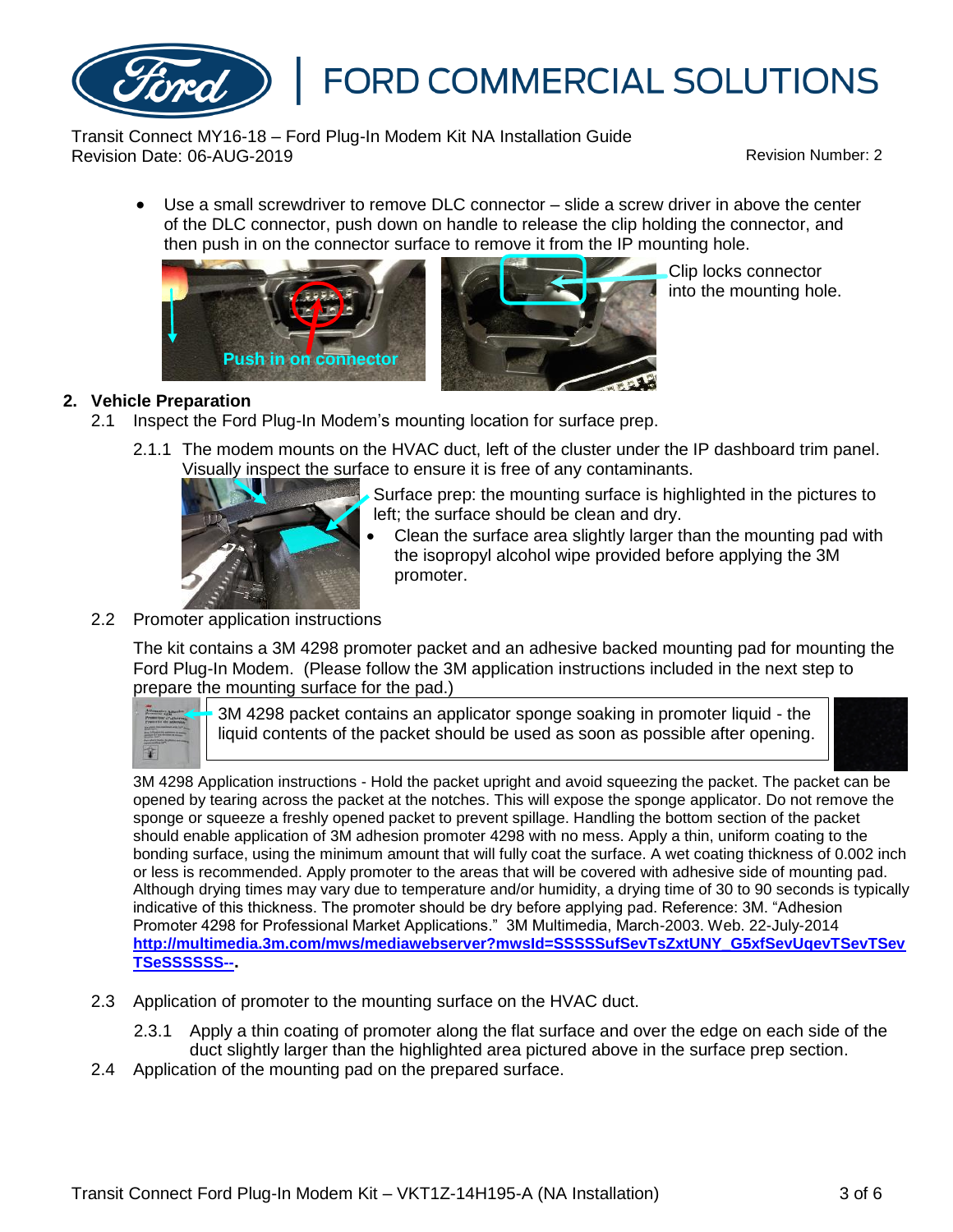

## **3. Ford Plug-In Modem Kit 3-Way Harness Routing and Connections**

to ensure good adhesion to the surface.

• Remove the clear plastic from the adhesive backing on pad and apply the pad to the prepped surface; use picture to the right as a guide.

### 3-Way Harness:

- Ford Plug-In Modem (modem) connector
- Data Link Connector (DLC) connectors
	- o DLC female connector
	- o DLC male connector
- 3.1 The 3-Way harness is installed the left side of the driver foot well up through the IP into the cluster cavity.
	- 3.1.1 Install the 3-Way harness.
		- Insert the harness DLC female connector into the empty DLC IP mounting site.

without pinching any wires.

• Connect the DLC male connector

FORD COMMERCIAL SOLUTIONS

a tie strap through center of wiring

- Route the harness modem connector up through the IP (use wire pull to assist) into the IP cavity; windshield side of the duct.
	- o Connect the harness modem connector to the Ford Plug-In Modem.
	- o Secure modem and harness modem connector with tie strap (see pictures below.)
		- Position the tie strap on the labeled surface of modem with the strap's head at the edge of the harness modem connector.
			- Wrap the free end of the tie strap around the modem and through the center of the connector without. pinching wires.

The modem has a status LED used to check connectivity. The two key colors/significance are:

- White modem has power.
- Blinking green modem is receiving and transmitting vehicle data. (Requires engine start.)

**Note:** If the LED does not light up check each harness connection















application.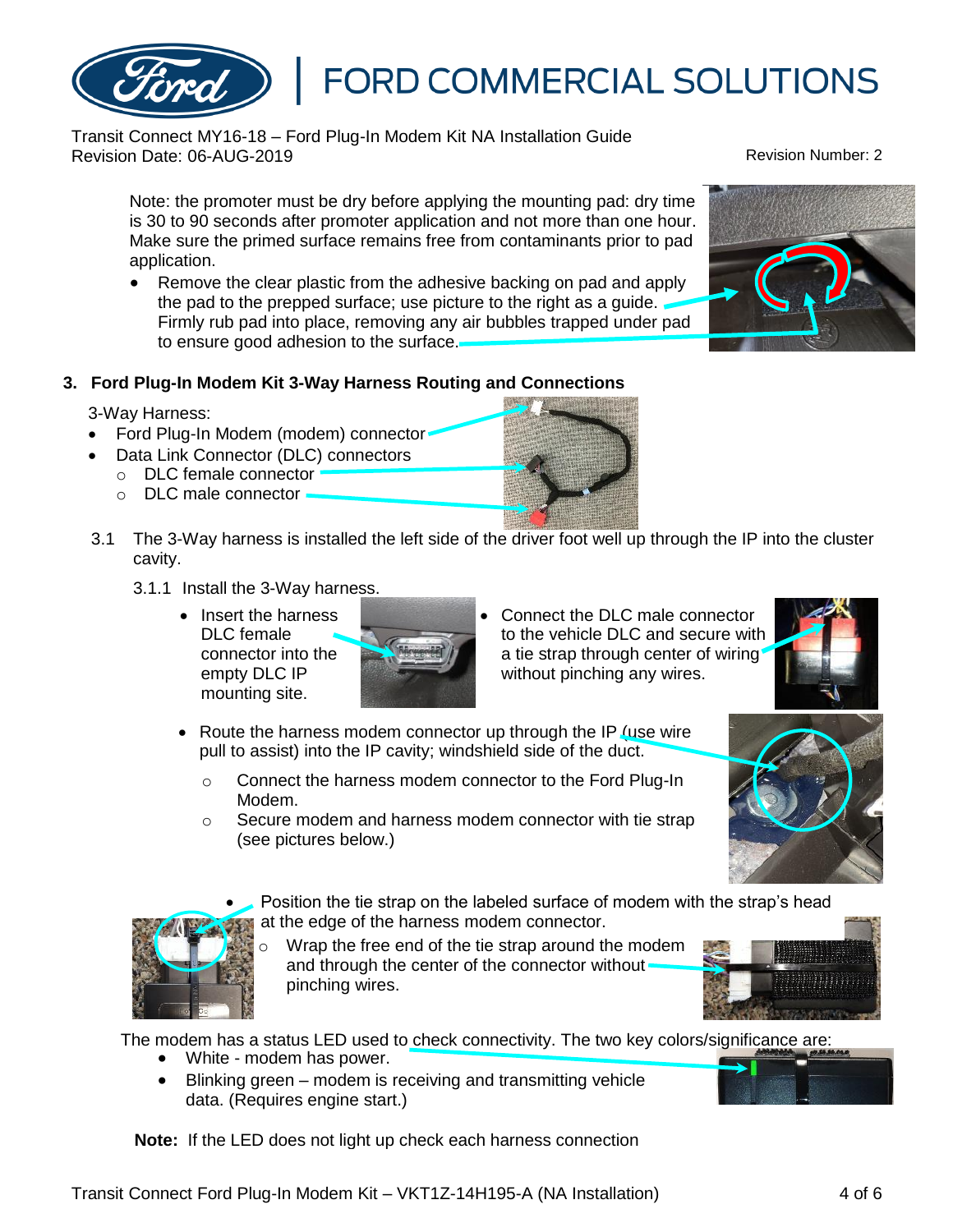## **4. Ford Plug-In Modem Installation**

The Ford Plug-In Modem has two strips of dual lock attached to the modem case; the dual lock. side attaches to the mounting pad; maintain separation between dual lock and mounting pad until modem is in its final position. (Use a slip of paper to assist with separation.)

- 4.1 Install the Ford Plug-In Modem.
	- Position the modem over the mounting pad.
		- o (Hint: Use paper to cover mounting pad until modem is in the correct position then slip paper out.)

Transit Connect MY16-18 – Ford Plug-In Modem Kit NA Installation Guide

- Fasten the modem to the loop with the harness routed in to the right (see picture on right.)
	- o Press modem against mount and wiggle modem down into pad.

### **5. Ford Plug-In Modem Validation Process**

Validation of proper installation and confirmation that the Ford Plug-in Modem is receiving and transmitting data depends on both GPS and cellular network strength.

- To complete validation technicians will need access to the internet and the VIN and the Plug-in Modem ESN. The Plug-in Modem ESN is located on top of the Modem
- Finally, validation requires that the vehicle to be keyed on. If the vehicle has been off for more than 15 minutes, please complete step 5.2 before attempting validation
- 5.1 Insert the key into the ignition.
- 5.2 Start the engine.
	- Turn the ignition on,
	- Start the engine,
	- Run engine for 30 seconds, and
	- Turn the ignition to "Off". Wait up to 15 minutes with engine off before restarting (Modem vehicle configurations are down loaded in modem light sleep mode)
- 5.3 Access validation website: <https://cdvt.ford.com/>
- 5.4 Input VIN and ESN. If installation validation is successful, the website return screen will display all green indicators. Proceed to Step 5.7
- 5.5 If validation was not successful, please follow the following steps in order:
	- Step 1: Wait 30 seconds, re-enter the required information and submit again, if successful proceed to Step 5.7
	- Step 2: Verify that all of the electrical connector connections are fully inserted and secure. Follow the validation steps again beginning at Step 5.2, if successful proceed to Step 5.7
	- Step 3: If the plug-in modem has power and the modem display has a blinking green light, please ensure that the vehicle is in a location where its GPS location can be determined and there is a strong cellular signal. Turn the vehicle on and let it run for an extended period (5-7 minutes) before turning it off. Follow the validation steps beginning at Step 5.4, if successful proceed to Step 5.7







# **FORD COMMERCIAL SOLUTIONS**